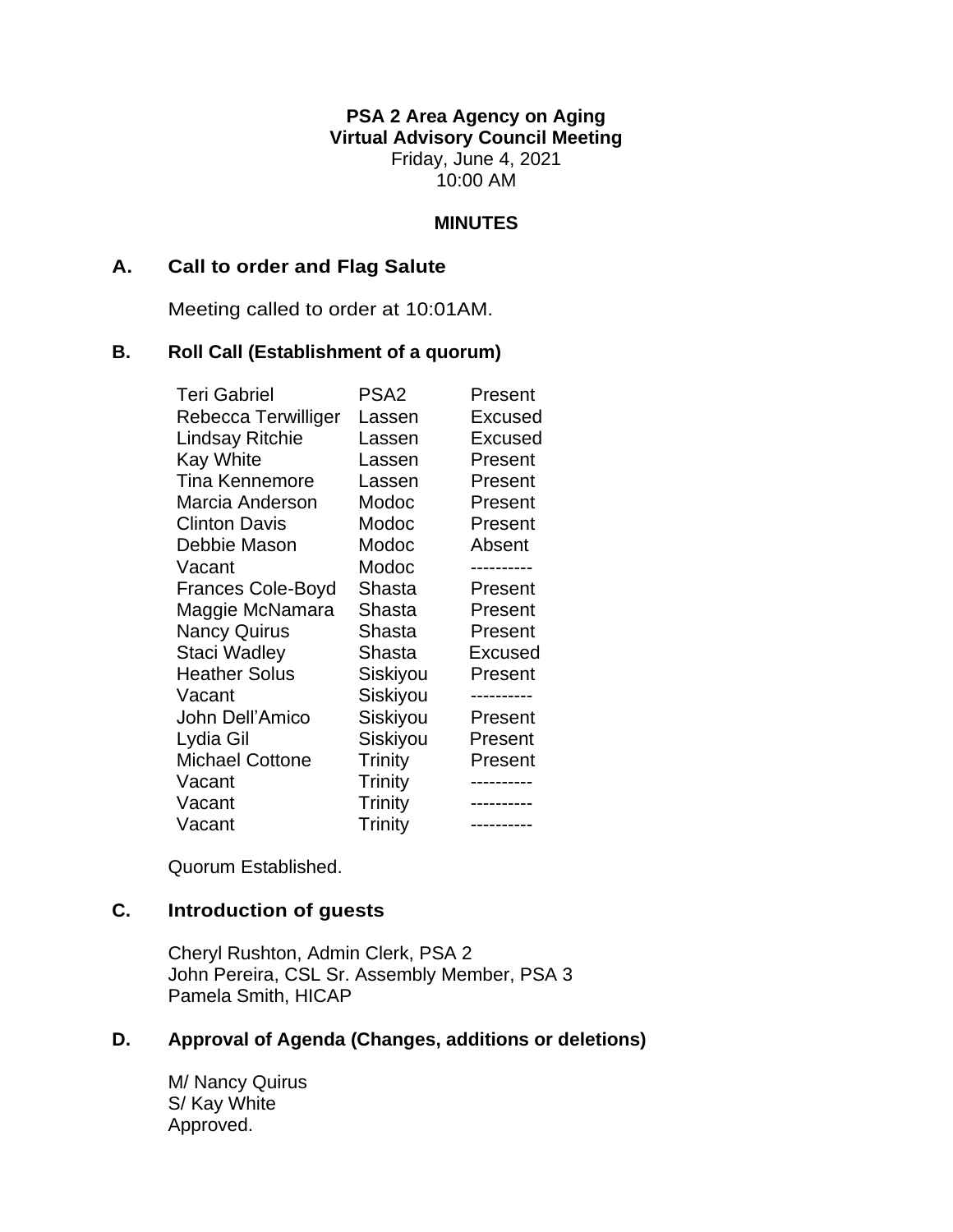# **E. Approval of Meeting Minutes – April 30, 2021**

M/ Kay White S/ Nancy Quirus Approved.

### **F. Open Session / Announcements**

(Opportunity to hear comments from the community and for announcements)

Francis Cole-Boyd – Advocating for one of our residents who had two unsafe discharges from the hospital without an appropriate discharge plan. Important to advocate for older adults in our communities. State law requires a safe discharge plan. There is a template available that can be used to inform facilities about concerns around unsafe discharges.

Lydia Gill – Under Other Agency Activity / Community Education Events in the minutes, were those materials sent out? Teri – Those materials should be in your area now. Check with Kelly Harris if you need more materials. Lydia – I am an administrator for the Tulelake Area Events Facebook page if you need anything posted. Heather – Those materials can be brought to Great Northern to be included in the food distribution.

Pamela Smith – We are continuing to counsel Medicare beneficiaries in all five counties by telephone and flyers, etc.

### **G. Reports:**

# **Chairman's Report** – Clinton Davis

• Update on Advisory Council Activities

Getting ready for the Collaborative Meeting later this month.

• Advisory Council Membership Report

Lindsay Ritchie has resigned, so there is a vacancy in Lassen. Also vacancies in Modoc, Siskiyou, and Trinity.

#### **TACC Report** – Clinton Davis, Advisory Council Chairman

• Update on Recent TACC Activities

Meeting coming up on June  $8<sup>th</sup>$ . We will have a presentation on Home Safe, and another on the proposed Home Safe expansion for Adult Protective Services. There will also be a presentation from San Diego on Intergenerational efforts, and another from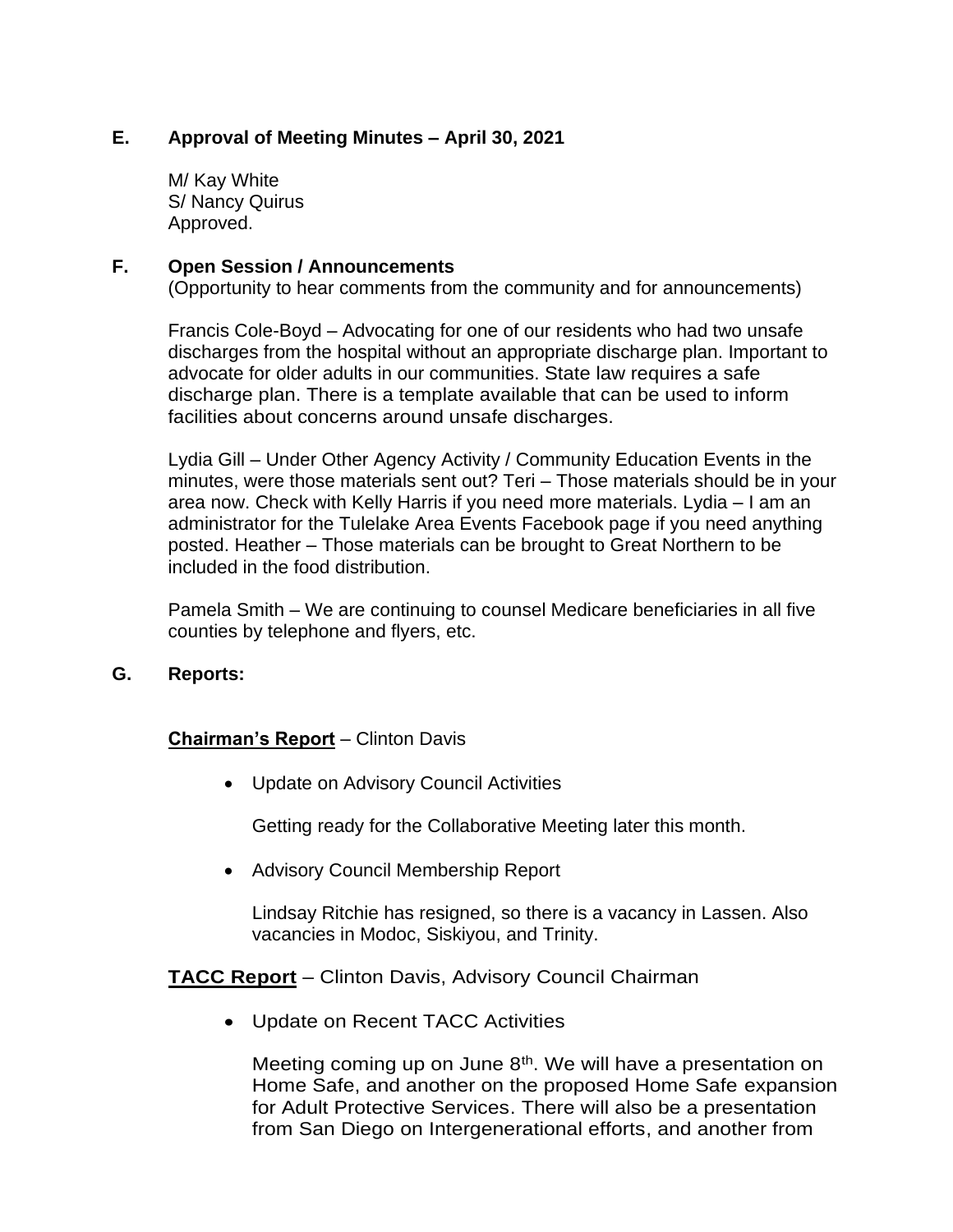San Francisco on shared housing. After the presentations, we will have a round table discussion on senior housing issues.

**CSL Report** – John Pereira, Sr. Assembly Member, PSA 3

We still have two openings on the CSL for the PSA2 area. If anyone is interested, please contact me. I recently started a Northern California caucus to address issues in the North state. Right now, CSL is working on putting together proposals for next year. I have my proposal in regarding nursing home and residential care facilities, and allowing residents to stay in those facilities if they are receiving hospice care.

### **Nutrition Report** – Nancy Quirus

• Update on CalFresh Healthy Living Program

Promoting CalFresh food applications from older adults. I just got approval from the Center for Healthy Communities to put a CalFresh link on the PSA2 website.

Emilio Saez will be reaching out to representatives in Lassen and Modoc to get help in identifying food assistance availability in those counties. This will be used to develop flyers to help agencies and individuals identify local food resources. Emilio is also working to identify food deserts in communities.

Equity in access to nutrition programs for Native American communities, including congregate meal sites, food distribution, and CalFresh and WIC programs. I need help in identifying tribal leaders in our five-county area, as well as feeding programs that serve Native Americans.

# **Mental Health Services Act (MHSA) Report**

• Update on Each County's MHSA Services Activities

No updates.

# **Ad Hoc Committee Reports**:

• Update from PSA2 Outreach Committee

We have fully launched our website. We presented it to our Executive Board the last time we met.

• Update from Food Access Committee

No update.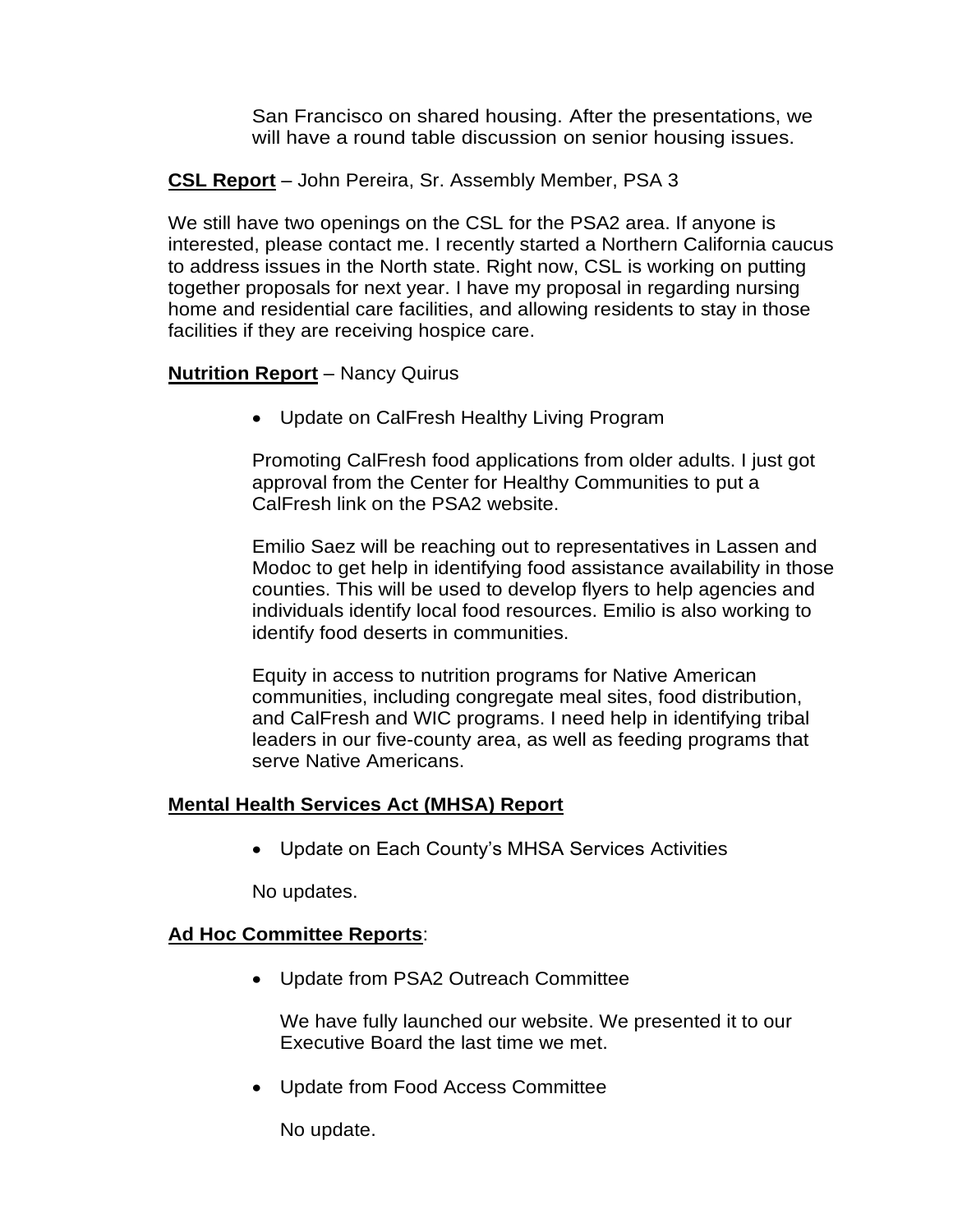# **Director's Report** – Teri Gabriel, Executive Director

• Update on Program Services Due to COVID-19 pandemic

June 15<sup>th</sup> is the date for California to reopen. Our nutrition providers are awaiting more information from the California Department of Aging. Hoping to get information out as soon as we get it. HICAP is planning to resume regular services, with precautions in place.

• Update on Trinity County & Lassen County RFP Process

Currently in the RFP process. We are continuing to seek a service provider to get services and funding back in that area. Launching Lassen RFP process as well due to the end of a contract there. Notices will go out soon.

• Other Agency Activity / Community Education Events

We are full steam on elder abuse prevention efforts in each of the five counties. We will have advertisements in local newspapers, as well as the banners and flags, press releases, and getting the logo out as much as we can. The phone numbers for Ombudsman and Adult Protective Services are included on the banners. There are events going on in the counties to promote awareness of elder abuse.

We are working on contract renewals for service providers for the 2020- 2024 service period.

We have an Executive Board vacancy for Modoc County.

We continue to work on Fall Prevention.

We have a new part-time employee who will be working on the Fall Prevention program.

We are hearing that funding for all programs, including administrative funding, will be increased.

# **H. Final Report Out on FY 20/21 Area Plan Goals & Objectives Activities**

If you have any additional activities to report for the month of June, please get your Activity Reports to Mike Cottone so that they can be included in the Year End Report. Mike will add additional language around activities that are not covered by the Goal 2 & 3 Objectives, as well as work done to develop new Objectives for the next year.

### **I. Discussion on Advisory Council's Year End Report to Executive Board and Presentation Assignments**